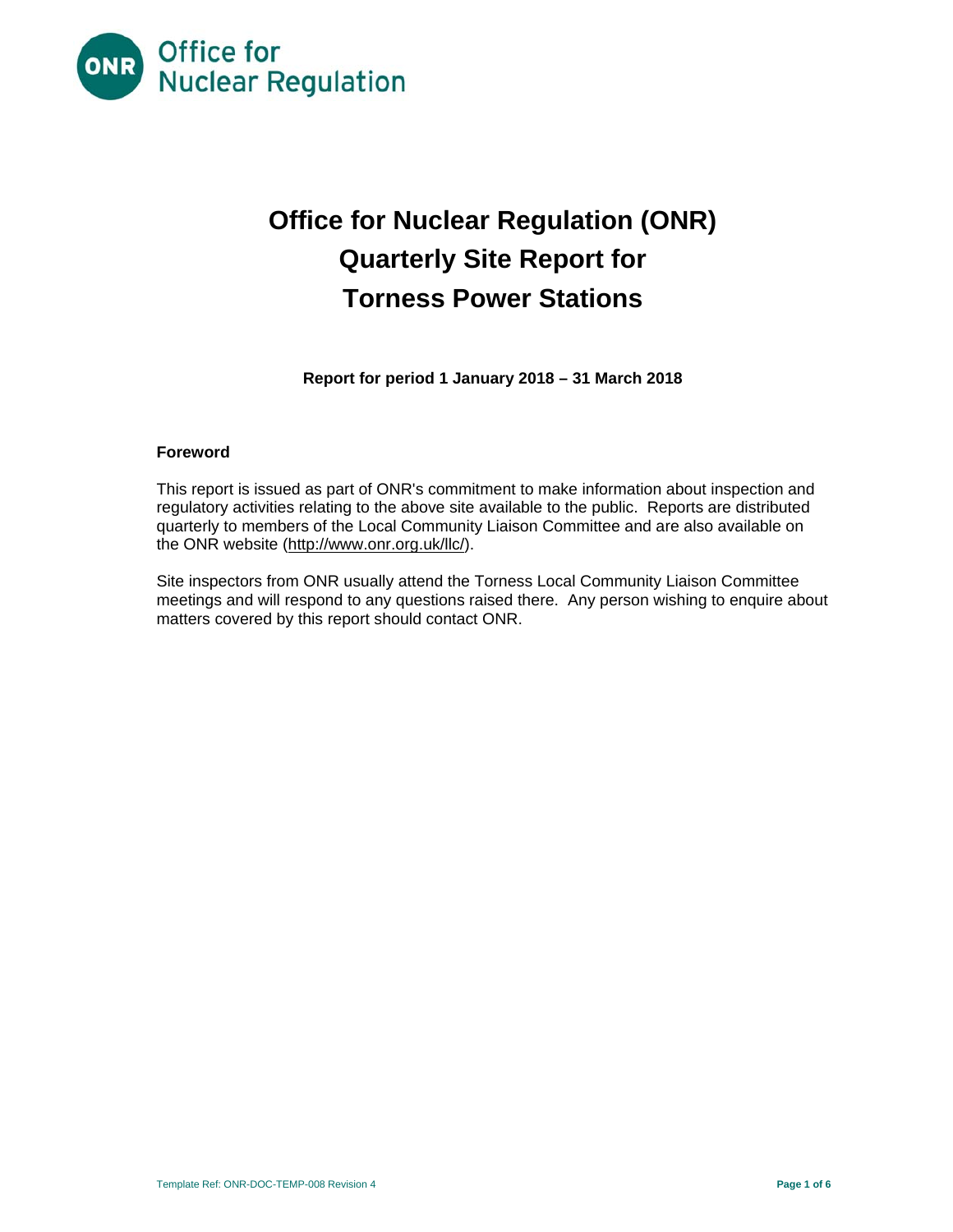# **TABLE OF CONTENTS**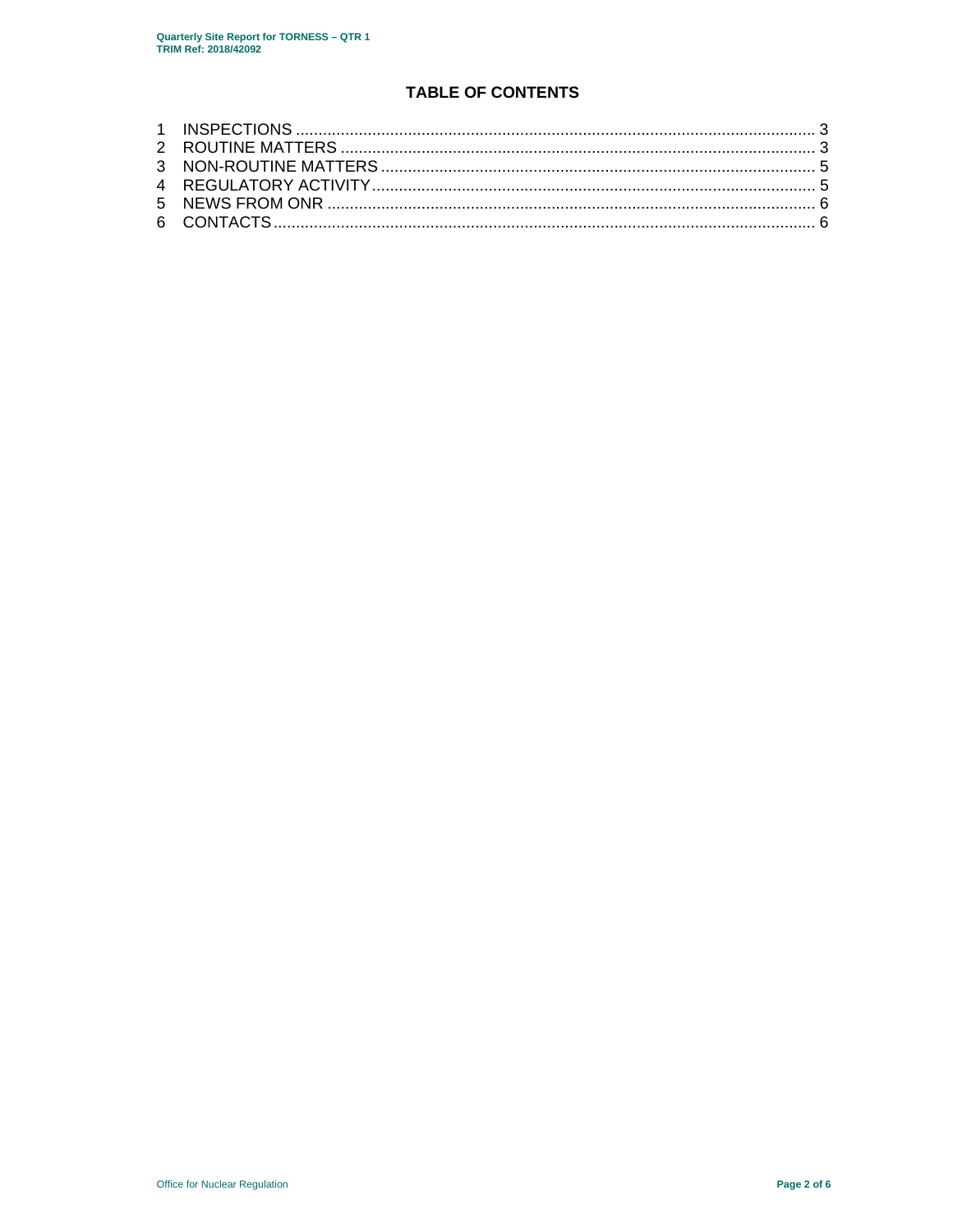## **1 INSPECTIONS**

### **1.1 Dates of inspection**

- 1. The ONR nominated site inspector made inspections on the following dates during the quarter:
	- 9-11 January 2018
	- 19-22 February 2018
	- 5-8 March 2018
	- 21-24 March 2018

# **2 ROUTINE MATTERS**

#### **2.1 Inspections**

- 2. Inspections are undertaken as part of the process for monitoring compliance with:
	- the conditions attached by ONR to the nuclear site licence granted under the Nuclear Installations Act 1965 (NIA65) (as amended);
	- the Energy Act 2013;
	- the Health and Safety at Work Act 1974 (HSWA74) and regulations made under HSWA74, for example the Ionising Radiations Regulations 1999 (IRR99) and the Management of Health and Safety at Work Regulations 1999 (MHSWR99);
	- the Fire (Scotland) Act 2005;
	- the Nuclear Industries Security Regulations 2003.
- 3. The inspections entail monitoring the licensee's actions on the site in relation to incidents, operations, maintenance, projects, modifications, safety case changes and any other matters that may affect safety. The licensee is required to make and implement adequate arrangements under the conditions attached to the licence in order to ensure legal compliance. Inspections seek to judge both the adequacy of these arrangements and their implementation.
- 4. In this period, the following routine inspections were undertaken:
	- A systems-based inspection examining 'no-break' electrical supplies;
	- A themed inspection examining Organisational Learning, including Licence Condition 7 – Incidents on the Site;
	- A Licence Condition Inspection of LC36 Organisational Capability
	- A Systems-Based inspection of the Irradiated Fuel Dismantling Facility (IFDF);
	- Observation of a 'Level 1' emergency exercise, to assess adequacy of emergency arrangements made under Licence Condition 11.

#### **Themed Inspection – Organisational Learning**

- 5. During this inspection, the following themes were examined:
	- Self-Assessment and benchmarking;
	- Investigation and action close-out;
	- Cross fleet learning;
	- **Effectiveness of trending;**
	- Communication of operating experience (OPEX);
	- Learning Culture.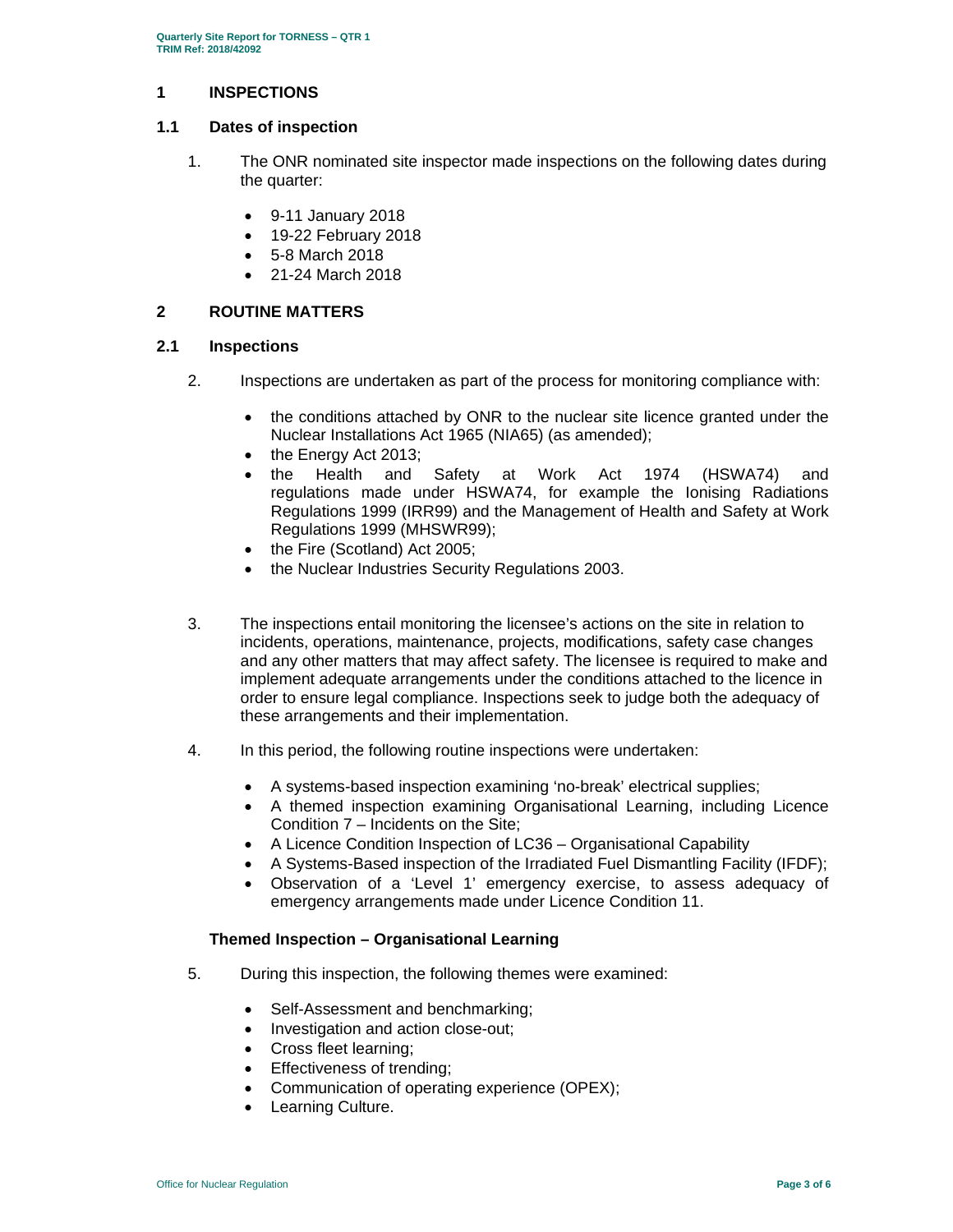6. Based on our sample of interviews, observations and document reviews we judged that there are effective processes in place to manage and monitor organisational learning. The station was advised of some opportunities identified that could improve the effectiveness of its follow-up of actions.

## **Licence Condition 36(2) – Management of Organisational Change**

7. The inspection of LC36 sampled a number of organisational changes, including review of relevant documents and an interview with the site process owner. On the basis of this sample the inspection found that implementation and governance of the arrangements was adequate, with some minor aspects of implementation to consider for improvement.

# **Licence Condition 11 - Emergency Arrangements**

- 8. The demonstration exercise "Puffin" simulated the release of reactor coolant, injuries to staff, and a simultaneous fire. We judged the demonstration of emergency arrangements met regulatory expectations and has been rated as 'Green – no formal action' through the Integrated Intervention Strategy (IIS). There was evidence of improvement in some aspects since the previous 'level 1' in 2017, and we identified further opportunities for improvement which we communicated to Station and EDF corporate management.
- 9. Further inspections at Torness look at the key technical systems important to nuclear safety. These are inspected against the requirements of the safety case. We plan to inspect all the safety-significant systems over a five-year period.. ONR considers that this will provide additional assurance that operations on the Torness site are safe. Each of these system inspections considers the relevant licence conditions below:
	- **Licence condition 10: Training**
	- **Licence condition 23: Operating rules**
	- **EXEC** Licence condition 24: Operating instructions
	- **Licence condition 27: Safety mechanisms**
	- Licence condition 28: Examination, inspection, maintenance and testing
	- Licence condition 34: Leakage and escape of radioactive material and radioactive waste
- 10. During the reporting period, there were two safety related systems inspected:

#### **No-Break Electrical Systems**

11. The no break supply systems at Torness are provided in order that there is a reliable, on demand, power supply to a number of nuclear safety significant systems during post trip operation that cannot withstand a short interruption to their electrical power supplies. The inspection included examination of how these systems are operated and maintained to support the site's safety case, and examination of the competence of staff involved in this. Good conditions were found, and no significant issues were identified.

### **Systems-Based Inspection of Irradiated Fuel Dismantling**

12. This intervention evaluated the systems used by the site to dismantle spent fuel assemblies. We found generally good compliance. There was one agreed 'Amber' area for improvement which concerned an aspect of the system that records which staff carry out key maintenance tasks. The Station proposed means for addressing this.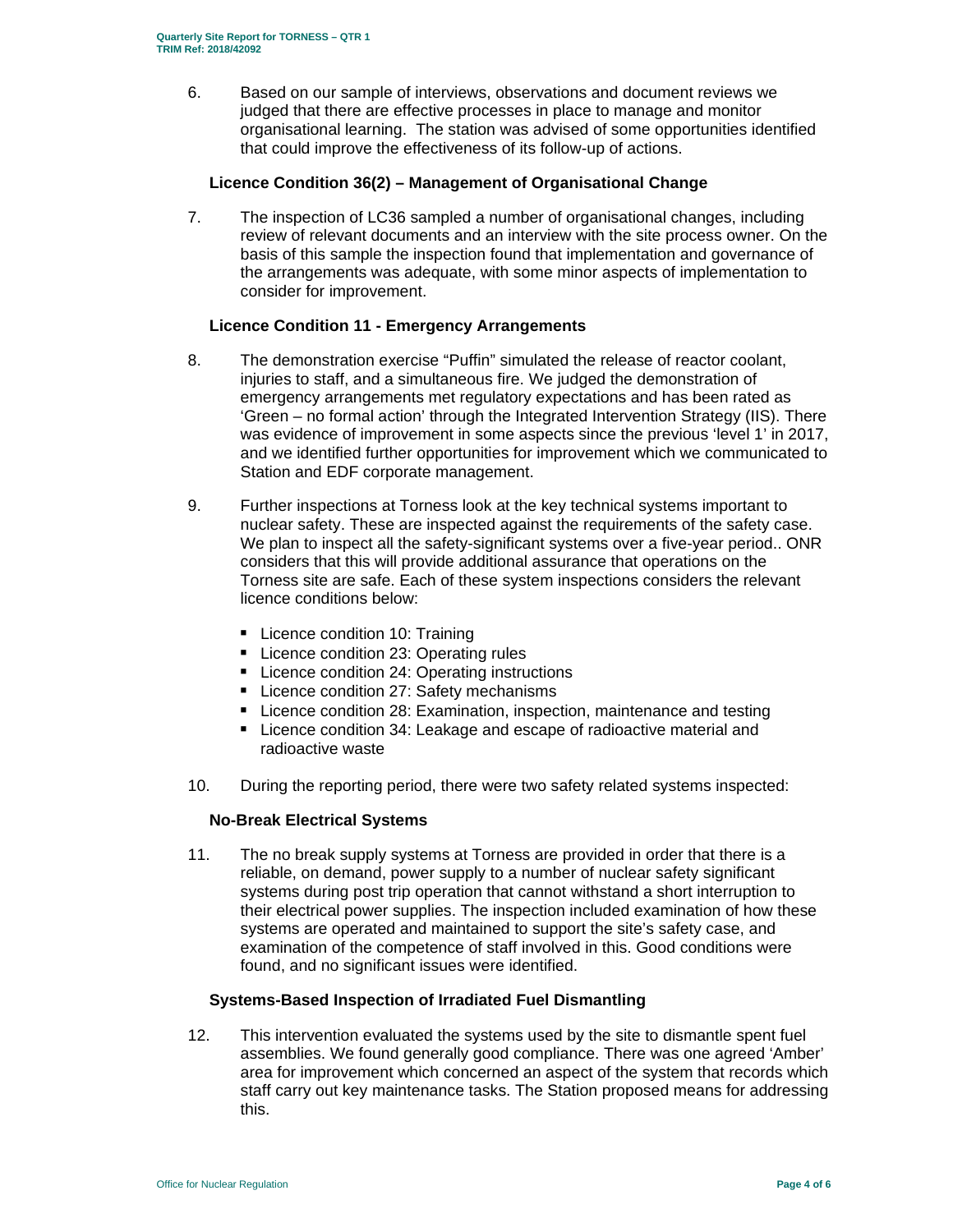#### **2.2 Other work**

- 13. During the period covered by this report there was an International Atomic Energy Agency (IAEA) Operational Safety Review Team (OSART) mission to Torness at the invitation of the UK Government. This was conducted by experts from IAEA and nuclear power stations from a number of countries. The ONR Site Inspector was one of the parties interviewed and we will have the opportunity to comment on the report, which will be published in due course.
- 14. The period also included the Torness Annual Review of Safety. This comprises a self-assessment by EDF Energy and the Station that is presented to ONR at a formal meeting on site. It included a summary view of the safety performance of the site, progress made and intentions for the future. We judged the review to be balanced and useful and it will help to inform our intervention plans.

## **3 NON-ROUTINE MATTERS**

- 15. The Torness nominated site inspector reviews incidents that meet the criteria for routine reporting to ONR under the site's Licence Condition 7 arrangements. The site inspector samples the station's follow up reports and corrective actions. In this period the incidents included the following:
	- Reactor 2 shut down safely after being tripped automatically on 29/1/18, while back-up power systems were being reconnected following routine maintenance work.
	- **Reactor 1 was manually shut down as a precaution, and according to procedures,** on 1 March 2018 during high seas that were driving a very large amount of seaweed into the Cooling Water system. The Station acted appropriately and the reactor closed down without any safety issues.
- 16. From the evidence sampled, the inspector was satisfied that these incidents had been adequately investigated and appropriate event recovery actions identified. In addition the site inspector held meetings with the Torness independent nuclear assurance inspector and had ONR issues follow-up meetings.

# **4 REGULATORY ACTIVITY**

17. ONR may issue formal documents to ensure compliance with regulatory requirements. Under nuclear site licence conditions, ONR issues regulatory documents which either permit an activity or require some form of action to be taken. These are usually collectively termed Licence Instruments (LIs), but can take other forms. In addition, inspectors may issue Enforcement Notices to secure improvements to safety.

## **Table 1 Licence Instruments and Enforcement Notices Issued by ONR during this period**

| <b>Date</b> | Tvpe | Ref No | <b>Description</b>                                                             |
|-------------|------|--------|--------------------------------------------------------------------------------|
| IN/A        |      |        | No Licence Instruments or Enforcement<br>Notices were issued during the period |

Reports detailing the above regulatory decisions can be found on the ONR website at http://www.onr.org.uk/pars/.